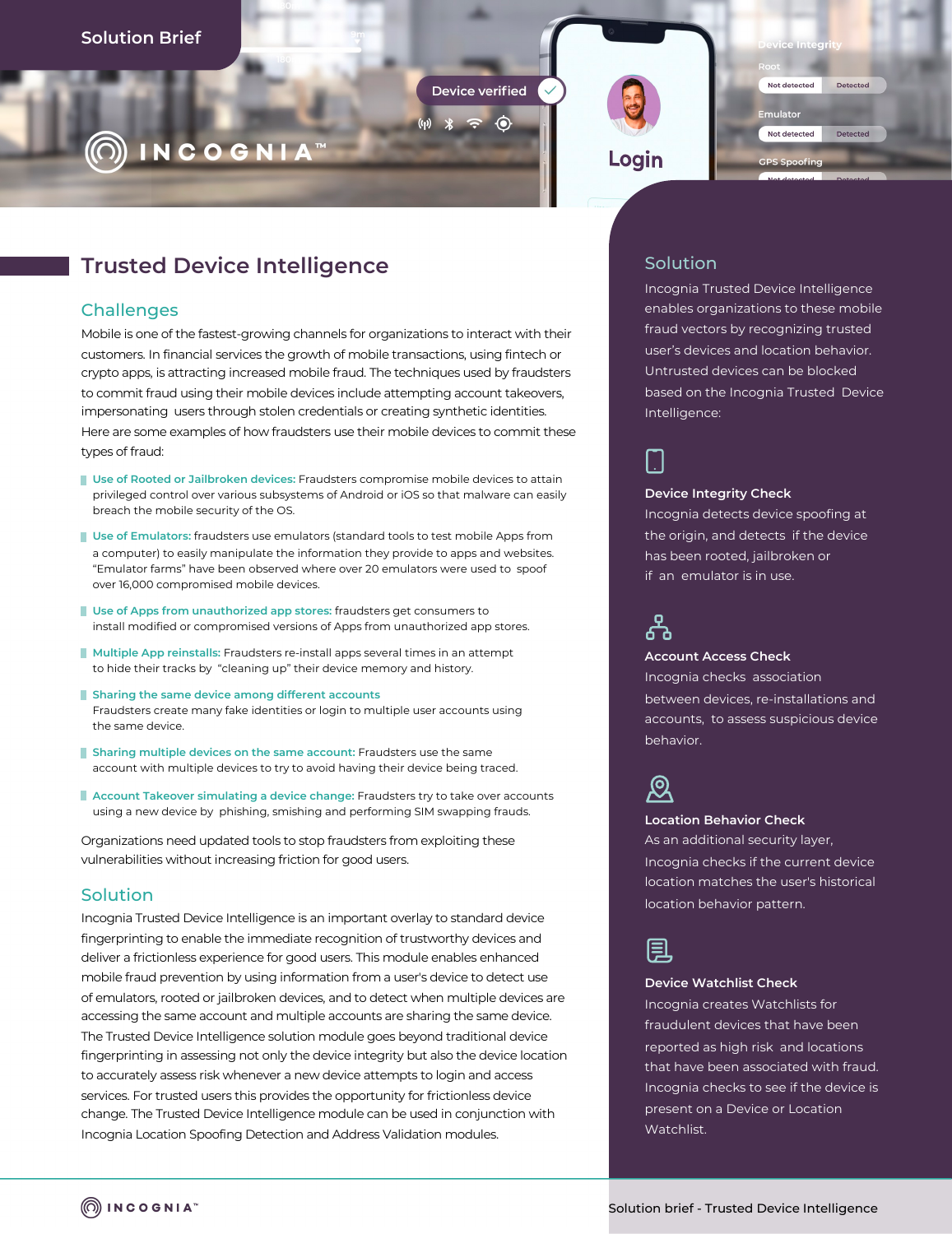# Key Benefits

### **No Added Friction**

Incognia Trusted Device Intelligence works automatically and silently in the background. No friction is added to the User Experience: Incognia helps discriminating between trusted users and fraudsters without requiring any additional steps from the user.

### **Validate Good User's Trusted Device in Real Time**

Incognia leverages device information captured from the user's mobile phone, as well as associated device behavior, to validate a trusted user device in milliseconds. Incognia provides a low risk / high risk assessment based on the user's current device status, location and history. When a device is trusted, a low-risk assessment is provided. If the device fails any of these trust checks, a high-risk assessment is provided.

## **Enhance Fraud Detection From Untrusted Devices**

Incognia detects fraud by performing device integrity checks, evaluating device/account behavior and by checking Watchlists for known bad devices. This enables customers to block untrusted devices during onboarding, login or transaction operations.

### **Prevent Account Takeover at Device Change**

Incognia Trusted Device Intelligence solution goes beyond traditional device fingerprinting in assessing not only the device integrity but also the device location. This enables apps to accurately assess risk whenever a new device attempts to login and access services.. Most account takeover attacks are now a result of social engineering, phishing and SIM swaps but still, most Apps are using SMS as part of their new device authorization process, which is highly vulnerable to these attacks. Incognia leverages the device location to provide trusted users with an opportunity for secure and frictionless device change.

## **Enroll users with Zero Factor Authentication**

Incognia's advantages are not limited to assessing device trust. Incognia Zero Factor Authentication solution also, leverages privatized location identity signals to understand if the user behind the device is trusted.. This offers an extra layer of security during onboarding, login, device change and during other sensitive transaction processes.

## How it Works

# **01**

Native mobile apps compile Incognia's SDK, which passively profiles the user's device during onboarding, logins or transactions via the mobile app.

# **02**

The Incognia SDK transmits the Device Information and location behavior to Incognia's Back End.

# **03**

Incognia responds in real time to the customer with a risk assessment , as well as the supporting evidence, such as device's integrity and account -> device -> installation associations.

# **04**

The Incognia SDK is deployed in over 150M devices. If the device has been previously seen by Incognia the history of the device can also be used to assess device risk.

# How Incognia Detects Trusted Devices

| <b>Fraud Vector on Device</b>                | <b>How</b>                                                            |
|----------------------------------------------|-----------------------------------------------------------------------|
| Device Rooting / Jailbreaking                | Detect Rooting / Jailbreaking                                         |
| <b>Emulators</b>                             | Detect Emulators                                                      |
| Sharing the same device on multiple accounts | Detect how many users accounts are accessed using the same device     |
| App re-installs                              | Detect how many times app is reinstalled on the same device / account |
| Unauthorized App Stores                      | Check if the App has been downloaded from an official App Store       |
| Sharing multiple devices on the same account | Detect how many devices log in to the same user account               |
| ATO at Device Change                         | Detect if the new device is in a trusted location for the user        |